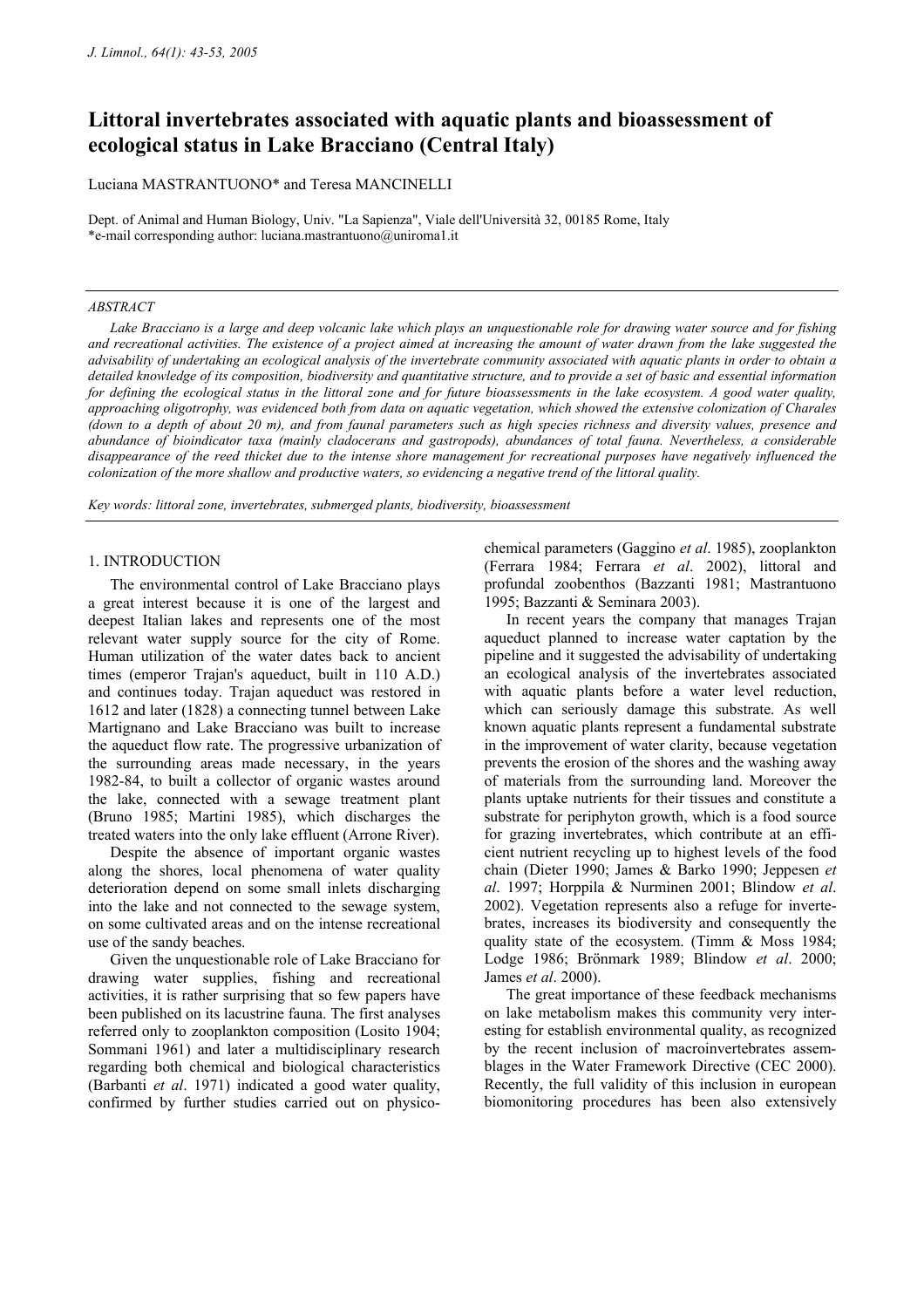

**Fig. 1**. Map of Lake Bracciano and location of the sampling stations.

emphasized by White  $&$  Irvine (2003). In this picture previous studies on littoral invertebrates in lakes of Central Italy (Mastrantuono 1986, 1987, 1990, 1991, 1993; Mastrantuono & Mancinelli 1999, 2003) have demonstrated their uselfulness because pointed on the identification of several faunal parameters which can be considered fully valid for a biomonitoring programme.

For this reason also the investigation in Lake Bracciano was aimed to obtain a detailed knowledge of the littoral invertebrate composition and biodiversity, essential both to define the lake ecological status and to have a data set available for future comparative analyses, necessary to control changes of environmental quality after possible important impacts on littoral areas.

# 2. METHODS AND PHYSICO-CHEMICAL PARAMETERS

Lake Bracciano has volcanic origin (perimeter: 31.5 km; surface area: 51 km<sup>2</sup>, max. depth.: 165 m), is located at an altitude of 164 m a.s.l. in the "Monti Sabatini" area in the northern part of the Lazio Region (Central Italy). It is characterized by a long water renewal time (137 years, Gaggino *et al*. 1985). The pipeline of the Trajan aqueduct, which draws water at a depth of about 50 m, is located near station 5 (Fig. 1).

The sampling was carried out bimonthly from May 1998 to February 1999 in 5 stations distributed along the entire lake perimeter (Fig. 1). The samples were taken using a sledge dredge (size: 35×20 cm, mesh size: 180 µm) at three depth ranges (0-4 m, 4-8 m, 8-15 m) for each station and date. The dredge was dragged for about 50 m parallel to the shoreline, following a sinusoidal path at the selected depth range. The collected material was preserved in 5% formalin. In the laboratory the plants were separated and identified as far as possible at species level. The macroinvertebrates were sorted completely from the sample by a visual method and the meiobenthic organisms were separated into suitable subsamples at low magnification under a stereomicroscope. Shannon diversity (Margalef 1957) and quantitative similarity (PSc, Renkonen 1938) were applied to annual mean densities of the identified taxa. Qualitative similarity (QS, Sørensen 1948) was applied to the list of taxa at the stations.

At the dates of sampling temperature (Fig. 2) was measured in superficial waters (-1 m) with a field thermometer. Water clarity (Fig. 2) was measured at each date at the center of the lake with a Secchi disk. The only available data on total phosphorus, kindly supplied by Dr. G. Tartari (IRSA, Brugherio, Tab. 1), indicate low nutrient content in the water column.

## 3. RESULTS

## *3.1. Aquatic vegetation*

The analysis of the entire lake perimeter evidenced a discontinuous presence and a reduced abundance of the reed thicket, mainly due to periodical cut down carried out by local population to promote recreational activities along several sandy beaches located around the lake. The aquatic vegetation found in the collected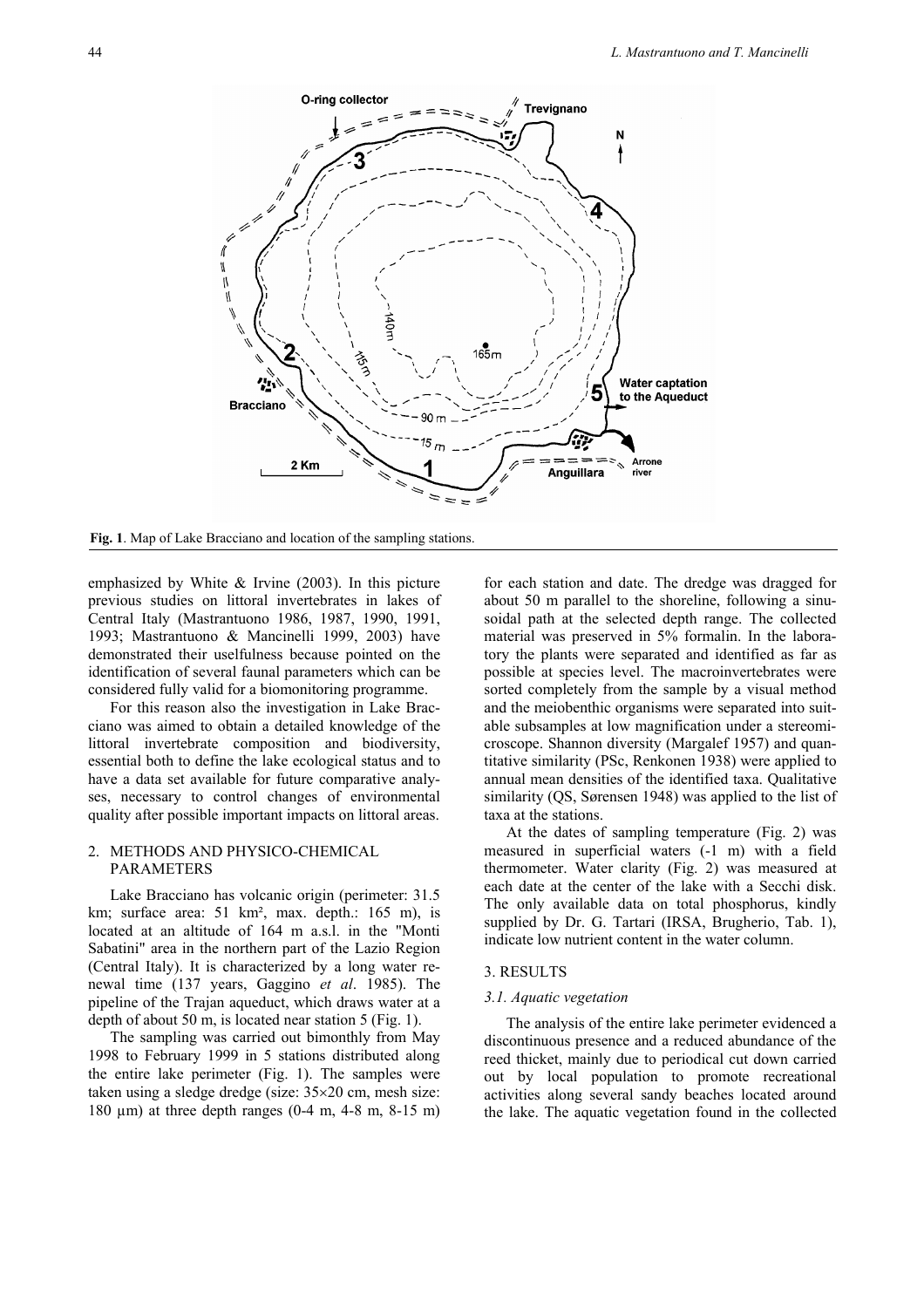

| Milano).  |                                |                                |
|-----------|--------------------------------|--------------------------------|
| Depth (m) | IX-1999<br>$TP (\mu g l^{-1})$ | II-2000<br>$TP (\mu g l^{-1})$ |
| 0.5       |                                | 6                              |
|           | 6                              |                                |
| 10        | 7                              | 18                             |
| 20        | 12                             |                                |
| 25        |                                | 5                              |
| 30        | 8                              |                                |
| 50        | 5                              |                                |
| 75        | 6                              | 3                              |
| 100       | 8                              |                                |
| 140       | 10                             |                                |
| 156       | 22                             |                                |
| 160       |                                | 8                              |
|           |                                |                                |

**Tab. 1**. Total phosphorus (TP) measured on the water column of Lake Bracciano, kindly supplied by Dr. G. Tartari (CNR, Brugherio,

**Fig. 2**. Temperature and transparency (Secchi depth) in littoral area of Lake Bracciano at the sampling dates.

**Tab. 2**. Composition, distribution and relative abundance of the aquatic vegetation in Lake Bracciano at the stations and at the depths of sampling.  $* = \text{rare}$ ;  $** = \text{common}$ ;  $*** = \text{frequent}$ ;  $*** = \text{abundant}$ .

| Depths of sampling         |        |        | $0-4$ m | $4-8$ m |                |      |     | $8-15$ m |     |      |     |    |      |        |        |
|----------------------------|--------|--------|---------|---------|----------------|------|-----|----------|-----|------|-----|----|------|--------|--------|
| <b>Stations</b>            |        |        | 3       | 4       |                |      |     | 3        | 4   |      |     |    |      |        |        |
| Characeae (sp. a)          | **     | *      | **      |         | *              | *    |     | **       |     |      | *** | ** | **** | $\ast$ | $\ast$ |
| Characeae $(sp, b)$        | ****   | $***$  | ***     | ***     | ***            | **** | *** | ***      | *** | **** | *   | ** | *    | ****   | ***    |
| Elodea canadensis          |        | *      |         | *       |                |      |     |          |     |      |     |    |      |        |        |
| Myriophyllum spicatum      | $\ast$ | ***    |         | **      |                |      |     |          |     |      |     |    |      |        |        |
| Ceratophyllum demersum     |        | ***    |         | *       |                |      | **  |          |     |      |     | *  |      |        |        |
| Potamogeton crispus        | $\ast$ |        |         |         |                |      |     |          |     |      |     |    |      |        |        |
| Potamogeton perfoliatus    |        | $\ast$ |         |         |                |      |     |          |     |      |     |    |      |        |        |
| Potamogeton pectinatus (?) | $\ast$ | *      | *       | $\ast$  |                |      |     |          |     |      |     |    |      | *      |        |
| Potamogeton sp.            |        |        |         |         |                |      |     | *        |     |      |     |    |      |        |        |
| Nr. of taxa $(total: 9)$   | 5      | 8      | 3       | 6       | $\mathfrak{D}$ |      |     | 3        |     |      |     | κ  | 2    |        |        |

samples was composed of 9 taxa, differently distributed at stations and depths (Tab. 2); the site 2 and the depth range 0-4m showed the highest species richness (8 taxa, respectively), while the site 5 (2 taxa) and the depth range 4-8m (4 taxa) had the lowest number of taxa.

The vegetation displayed an extended colonization with depth (the maximum measure was about 18-20 m) and was mostly represented by Charales, which comprised two unidentified species, largely dominant at all stations and depths (Tab. 2). Charales were present throughout the year with moderate seasonal variations and reached considerable abundances, mostly at the depth range 8-15 m, where covered the bottom as a thick carpet. The remaining taxa (all macrophytes) showed everywhere a patchy distribution, a presence mainly limited at the lower range (0-4 m, Tab. 2), and disappeared almost completely in the winter period.

## *3.2. Fauna composition*

The benthic fauna was composed of 19 main zoological groups comprising a total of 125 taxa, identified for the most part (85%) at species or genus level (Tab. 3). Chironomids were qualitatively dominant (22 taxa) and several other taxa (77) were well distributed among different and diversified groups (oligochaetes, nematodes, cladocerans, water mites, turbellarians). A considerable number (27 taxa) belonged to the remaining faunal groups, considered as a whole. Lake Bracciano is characterized by the highest species richness found so far in lakes of Central Italy (Mastrantuono 1993) and the number of taxa was similar to that recorded in the nearby small Lake Martignano (119 taxa). The qualitative similarity between these two lakes was high (QS: 71.3%) and also the qualitative composition and depth distribution of the submerged vegetation was nearly the same. As reported in a previous paper (Mastrantuono & Mancinelli 2003) this high similarity could be partly a consequence of the artificial connection built between the lakes in historical times (1828) to increase water captation by the aqueduct.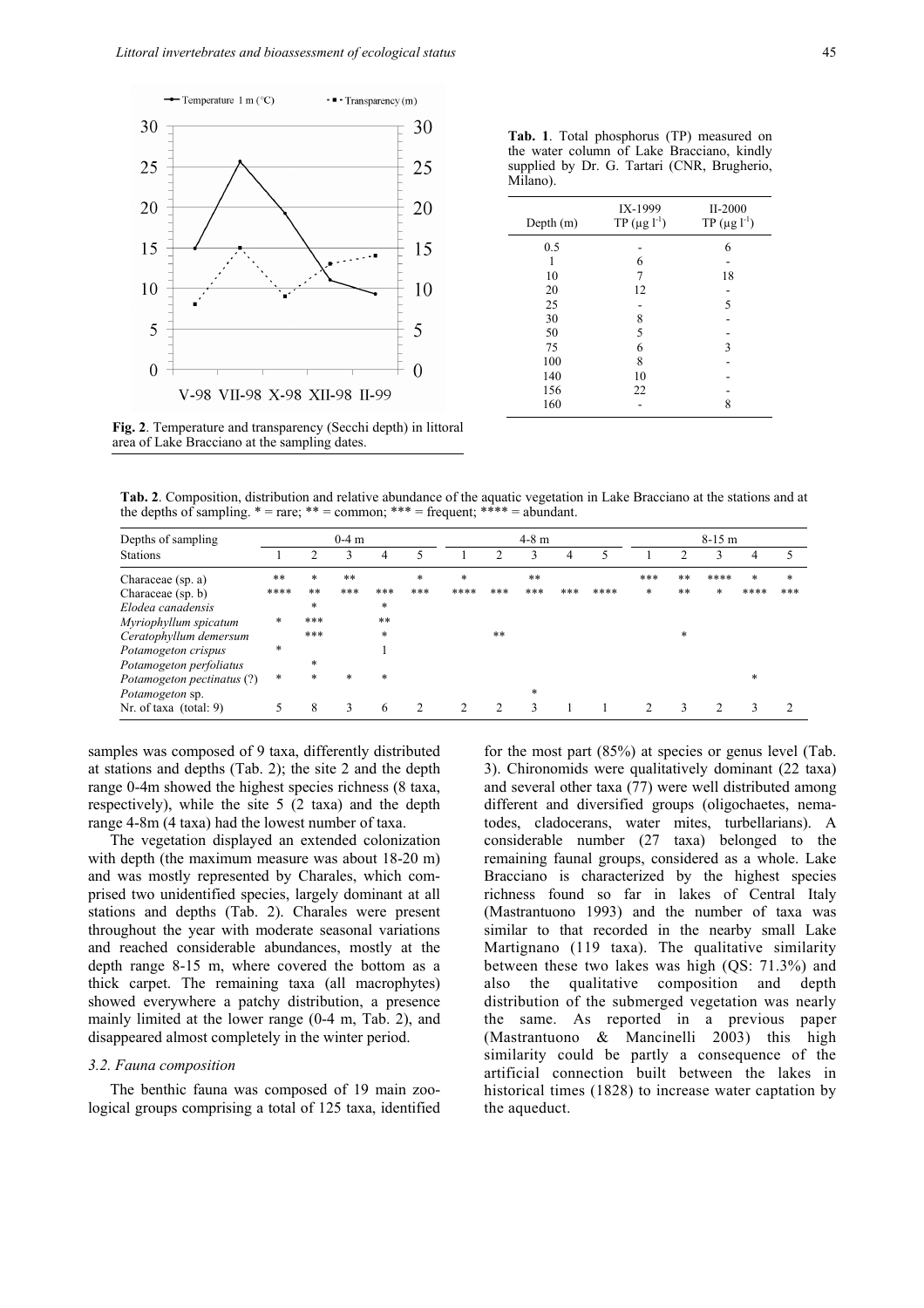| <b>Tab. 3</b> . List of identified taxa and respective percentages (annual means) in Lake Bracciano. $x =$ presence. |
|----------------------------------------------------------------------------------------------------------------------|
|----------------------------------------------------------------------------------------------------------------------|

| Lake Bracciano - stations                                                      | 1                                | 2                                | 3                                | 4                                    | 5                        | Total          |
|--------------------------------------------------------------------------------|----------------------------------|----------------------------------|----------------------------------|--------------------------------------|--------------------------|----------------|
| <b>PORIFERA</b>                                                                | $\overline{0}$                   | $\mathbf X$                      | $\mathbf X$                      | $\mathbf X$                          | $\mathbf X$              | $\mathbf X$    |
| <b>HYDROIDA</b>                                                                |                                  |                                  |                                  |                                      |                          |                |
| Hydra sp.                                                                      | 0.9                              | 7.1                              | 0.2                              | 0.1                                  | 0.2                      | 1.3            |
| TURBELLARIA                                                                    |                                  |                                  |                                  |                                      |                          |                |
| Dugesia tigrina (Girard)                                                       | 0.07                             | 0.4                              | 0.5                              | 0.1                                  | 0.06                     | 0.2            |
| Rhynchomesostoma rostratum (O.F.Müller)                                        | 0.02                             | $\boldsymbol{0}$                 | $\overline{0}$                   | 0.003                                | 0.004                    | 0.005          |
| Gyratrix hermaphroditus Ehremberg                                              | 0.07                             | 0.01                             | 0.05                             | 0.005                                | 0.01                     | 0.02           |
| Dendrocoelum lacteum (O.F.Müller)                                              | $\boldsymbol{0}$<br>0.001        | $\overline{0}$<br>$\overline{0}$ | 0.02<br>$\overline{0}$           | 0.03<br>0.004                        | 0.03<br>$\overline{0}$   | 0.02<br>0.001  |
| Opisthocystis sp.<br>Macrostomum sp.                                           | 0.8                              | 0.4                              | 0.5                              | 0.2                                  | 0.3                      | 0.4            |
| Mesostoma sp.                                                                  | 0.009                            | 0.01                             | $\overline{0}$                   | $\mathbf{0}$                         | 0.001                    | 0.003          |
| Dugesia sp.                                                                    | $\boldsymbol{0}$                 | $\boldsymbol{0}$                 | 0.006                            | $\boldsymbol{0}$                     | $\boldsymbol{0}$         | 0.0008         |
| Polycelis sp.                                                                  | 0.001                            | $\boldsymbol{0}$                 | 0.01                             | $\mathbf{0}$                         | 0.02                     | 0.008          |
| Turbellaria not identified                                                     | 0.05                             | 0.02                             | 0.01                             | 0.02                                 | 0.01                     | 0.02           |
| <b>NEMATODA</b>                                                                |                                  |                                  |                                  |                                      |                          |                |
| Monhystera sp.                                                                 | 0.1                              | 0.08                             | 0.1                              | 0.4                                  | 0.05                     | 0.2            |
| Theristus setosus (Bütschli)                                                   | $\overline{0}$                   | 0.01                             | 0.02                             | 0.02                                 | $\mathbf{0}$             | 0.01           |
| Aphanolaimus aquaticus (Daday)                                                 | $\overline{0}$                   | 0.004                            | 0.02                             | $\boldsymbol{0}$                     | $\mathbf{0}$             | 0.003          |
| Ethmolaimus pratensis De Man                                                   | 1.6                              | 5.3                              | 1.5                              | 0.4                                  | 0.6                      | 1.5            |
| Chromadorita leuckarti (De Man)                                                | $\boldsymbol{0}$<br>0.1          | 0.006<br>0.03                    | 0.001<br>0.2                     | $\boldsymbol{0}$<br>0.05             | $\boldsymbol{0}$<br>0.03 | 0.0009<br>0.07 |
| <i>Plectus</i> sp.<br>Tripyla glomerans (Bastian)                              | $\mathbf{0}$                     | $\boldsymbol{0}$                 | $\mathbf{0}$                     | 0.001                                | $\mathbf{0}$             | 0.0003         |
| Tobrilus gracilis (Bastian)                                                    | 0.04                             | 0.05                             | 0.3                              | 0.01                                 | 0.09                     | 0.08           |
| Tobrilus helveticus (Hofmänner)                                                | 0.01                             | 0.007                            | $\overline{0}$                   | $\boldsymbol{0}$                     | $\mathbf{0}$             | 0.002          |
| Tobrilus pellucidus (Bastian)                                                  | 0.004                            | $\overline{0}$                   | $\overline{0}$                   | $\mathbf{0}$                         | $\mathbf{0}$             | 0.0006         |
| Tobrilus sp.                                                                   | 0.07                             | 0.07                             | 0.2                              | 0.05                                 | 0.03                     | 0.07           |
| Mononchus truncatus Bastian                                                    | $\overline{0}$                   | $\mathbf{0}$                     | 0.005                            | $\boldsymbol{0}$                     | $\overline{0}$           | 0.0006         |
| Ironus tenuicaudatus De Man                                                    | 0.002                            | 0.01                             | 0.001                            | $\boldsymbol{0}$                     | 0.002                    | 0.003          |
| Dorvlaimina                                                                    | 3.7                              | 1.2                              | 5.4                              | 0.8                                  | 1.5                      | 2.1            |
| TARDIGRADA                                                                     | $\mathbf{0}$                     | 0.002                            | $\boldsymbol{0}$                 | $\boldsymbol{0}$                     | $\boldsymbol{0}$         | 0.0003         |
| <b>OLIGOCHAETA</b>                                                             |                                  |                                  |                                  |                                      |                          |                |
| Aeolosoma hemprichi (Ehrember)                                                 | 0.02                             | 0.002                            | $\boldsymbol{0}$<br>$\mathbf{0}$ | $\boldsymbol{0}$                     | 0.009                    | 0.006          |
| Chaetogaster diaphanus (Gruithuisen)<br>Chaetogaster diastrophus (Gruithuisen) | 0.05<br>0.4                      | 0.007<br>1.7                     | 0.3                              | 0.003<br>0.08                        | $\boldsymbol{0}$<br>0.3  | 0.009<br>0.4   |
| Pristina aequiseta Bourne                                                      | 0.004                            | $\boldsymbol{0}$                 | 0.4                              | 0.1                                  | 0.002                    | 0.08           |
| Pristina foreli Piguet                                                         | 0.002                            | 0.001                            | 0.03                             | 0.03                                 | $\mathbf{0}$             | 0.01           |
| Stylaria lacustris (L.)                                                        | 0.2                              | 0.03                             | 0.01                             | 0.4                                  | 0.03                     | 0.2            |
| Nais simplex Piguet                                                            | 0.08                             | 0.03                             | 0.002                            | 0.1                                  | 0.01                     | 0.06           |
| Nais pardalis Piguet                                                           | 0.004                            | $\mathbf{0}$                     | $\boldsymbol{0}$                 | $\boldsymbol{0}$                     | $\boldsymbol{0}$         | 0.0006         |
| Nais variabilis Piguet                                                         | 0.3                              | 1.1                              | 1.5                              | 3.2                                  | 0.2                      | 1.4            |
| Nais communis Piguet                                                           | 0.3                              | 0.04                             | 0.006                            | 0.005                                | 0.002                    | 0.06           |
| Nais christinae Kasparzak                                                      | $\overline{0}$                   | 0.01                             | 0.01                             | 0.05                                 | 0.002                    | 0.02           |
| Dero sp.                                                                       | 0.6                              | 0.07                             | 0.6                              | 3.1                                  | 0.05                     | 1.1            |
| Vejdovskyella intermedia (Bretscher)<br>Aulodrilus pluriseta (Piguet)          | $\boldsymbol{0}$<br>$\mathbf{0}$ | 0.02<br>0.02                     | 0.001<br>$\boldsymbol{0}$        | $\boldsymbol{0}$<br>$\boldsymbol{0}$ | 0.004<br>0.001           | 0.004<br>0.002 |
| Potamothrix heuscheri (Bretscher)                                              | 0.09                             | 0.09                             | 0.2                              | 0.02                                 | 0.1                      | 0.09           |
| Limnodrilus hoffmeisteri Claparède                                             | 0.008                            | 0.01                             | $\boldsymbol{0}$                 | 0.003                                | 0.004                    | 0.005          |
| Enchytraeidae                                                                  | 0.002                            | $\boldsymbol{0}$                 | 0.002                            | 0.001                                | $\boldsymbol{0}$         | 0.0009         |
| Lumbriculidae                                                                  | $\boldsymbol{0}$                 | $\boldsymbol{0}$                 | 0                                | $\boldsymbol{0}$                     | 0.001                    | 0.0003         |
| <b>HIRUDINEA</b>                                                               | $\boldsymbol{0}$                 | $\boldsymbol{0}$                 | 0.001                            | $\boldsymbol{0}$                     | $\boldsymbol{0}$         | 0.0002         |
| <b>CLADOCERA</b>                                                               |                                  |                                  |                                  |                                      |                          |                |
| Bosmina longirostris (O.F. Müller)                                             | 0.2                              | 0.09                             | 0.2                              | 0.3                                  | 0.6                      | 0.3            |
| Eurycercus lamellatus (O.F. Müller)                                            | 0.4                              | 0.1                              | 0.2                              | 11.1                                 | 3.7                      | 4.4            |
| Ilyocryptus sordidus Lièvin                                                    | $\boldsymbol{0}$                 | $\overline{0}$                   | $\mathbf{0}$                     | 0.001                                | 0.1                      | 0.04           |
| Alonella excisa (Fischer)                                                      | 0.2                              | 0.09                             | 0.1                              | 0.05                                 | 0.2                      | 0.1            |
| Alonella exigua (Lilljeborg)<br>Chydorus sphaericus (O.F.Müller)               | 1.1<br>9.5                       | 6.1<br>0.7                       | 4.9<br>6                         | 1.1<br>5.2                           | 1.1<br>1.2               | 2.3<br>4.2     |
| Leydigia acanthocercoides (Fischer)                                            | $\boldsymbol{0}$                 | 0.05                             | 1.1                              | 0.01                                 | 0.001                    | 0.1            |
| Acroperus harpae (Baird)                                                       | 8.4                              | 1.3                              | $7\phantom{.0}$                  | 5.1                                  | 25.6                     | 11.2           |
| Alona quadrangularis (O.F. Müller)                                             | 0.03                             | 0.07                             | 0.3                              | 0.07                                 | 0.2                      | 0.1            |
| Alona rectangula Sars                                                          | 0.3                              | 0.3                              | 2.1                              | 0.5                                  | 1                        | 0.8            |
| Alona guttata (Sars)                                                           | 0.1                              | 0.04                             | 0.09                             | 0.1                                  | 0.3                      | 0.1            |
| Pleuroxus laevis Sars                                                          | 0.08                             | $0.08\,$                         | 0.4                              | 3                                    | 1.8                      | 1.5            |
| Camptocercus sp.                                                               | $0.2\,$                          | 0.07                             | $\boldsymbol{0}$                 | 0.1                                  | 0.04                     | 0.08           |

(continued)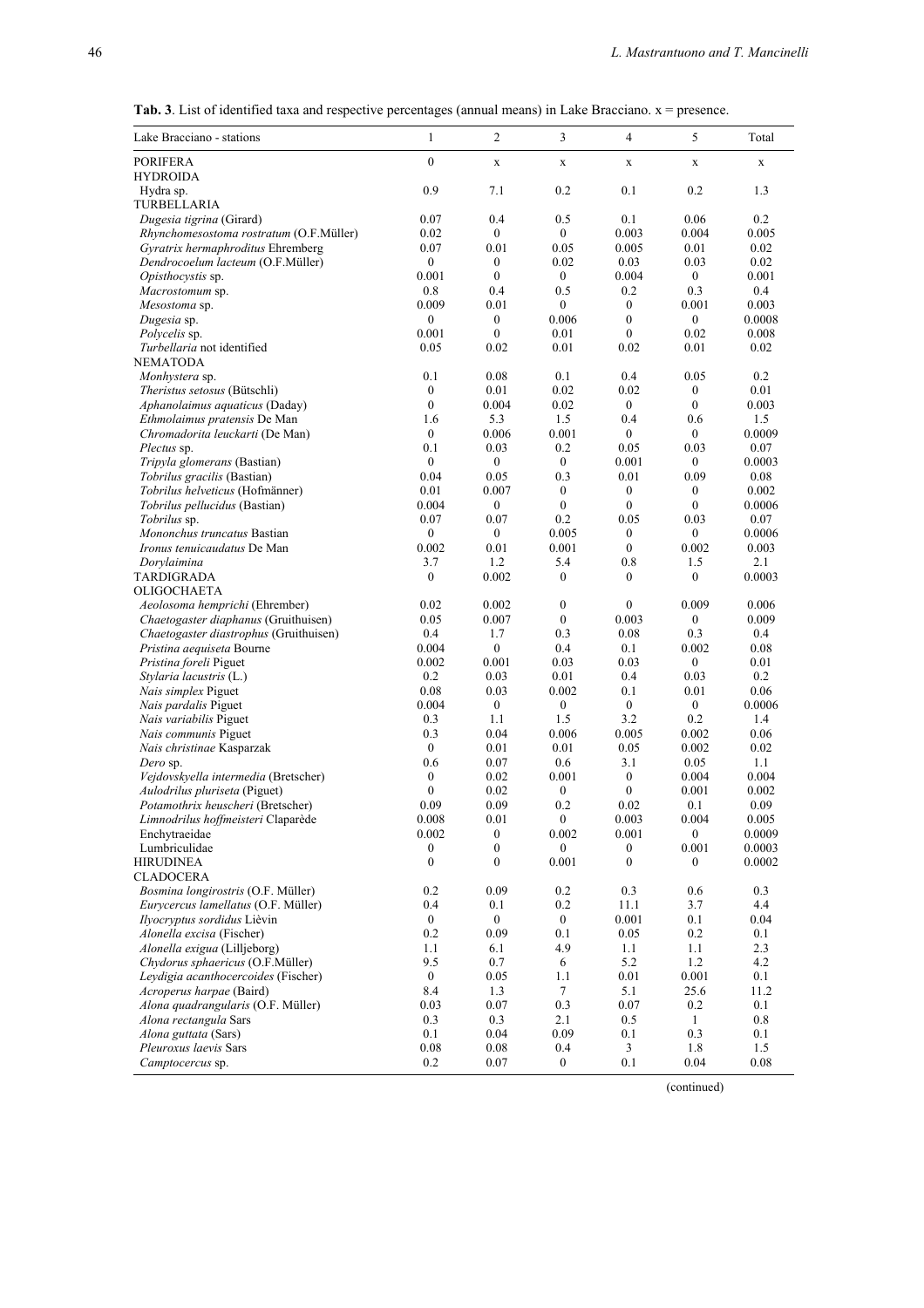| Lake Bracciano - stations                           | $\mathbf{1}$             | $\overline{c}$               | 3                                | $\overline{4}$           | 5                    | Total         |
|-----------------------------------------------------|--------------------------|------------------------------|----------------------------------|--------------------------|----------------------|---------------|
| <b>COPEPODA</b>                                     |                          |                              |                                  |                          |                      |               |
| Macrocyclops albidus (Jurine)                       | 11.3                     | 7.8                          | 11.2                             | 12.5                     | 20.3                 | 13.7          |
| Eucyclops serrulatus (Fischer)                      | 5                        | 8.6                          | 2.6                              | 8.6                      | 4.8                  | 6.2           |
| Eucyclops macruroides (Lilljeborg)                  | 11.9                     | 13                           | 14.8                             | 8.5                      | 8                    | 10.3          |
| Microcyclops varicans (Sars)                        | 1.2                      | 1.5                          | 6                                | 0.2                      | 1.2                  | 1.6           |
| Mesocyclops leuckarti (Claus)                       | 20.2                     | 13                           | 17.7                             | 20.4                     | 13.2                 | 16.9          |
| Harpacticoida                                       | 0.8                      | 0.2                          | 0.2                              | 0.1                      | 0.1                  | 0.2           |
| <b>OSTRACODA</b>                                    |                          |                              |                                  |                          |                      |               |
| Darwinula sp.                                       | $\mathbf{0}$             | $\boldsymbol{0}$             | 0.001                            | $\mathbf{0}$             | $\boldsymbol{0}$     | 0.0002        |
| Limnocythere sp.                                    | 0.02<br>$\mathbf{0}$     | $\mathbf{0}$<br>$\mathbf{0}$ | 0.001                            | 0.006                    | 0.07                 | 0.03          |
| Candona sp.<br>Strandesia sp.                       | 0.002                    | 0.008                        | $\boldsymbol{0}$<br>$\mathbf{0}$ | 0.005<br>0.002           | 0.0005<br>0.2        | 0.002<br>0.05 |
| <b>AMPHIPODA</b>                                    |                          |                              |                                  |                          |                      |               |
| Echinogammarus sp.                                  | 0.06                     | 0.3                          | 0.1                              | 0.08                     | 0.008                | 0.08          |
| <b>DECAPODA</b>                                     |                          |                              |                                  |                          |                      |               |
| Palaemonetes antennarius (Milne Edwards)            | 0.4                      | 0.1                          | 0.4                              | 0.2                      | 0.1                  | 0.2           |
| <b>EPHEMEROPTERA</b>                                |                          |                              |                                  |                          |                      |               |
| Cloeon gr. simile                                   | 0.08                     | 0.1                          | 0.1                              | 0.03                     | 0.1                  | 0.09          |
| Caenis sp.                                          | 0.005                    | $\mathbf{0}$                 | $\theta$                         | $\mathbf{0}$             | $\mathbf{0}$         | 0.0008        |
| <b>ODONATA</b>                                      |                          |                              |                                  |                          |                      |               |
| Cercion lindeni (Selys)                             | 0.006                    | 0.02                         | 0.005                            | 0.003                    | $\boldsymbol{0}$     | 0.005         |
| Trithemis annulata (Palisot de Beauvais)            | 0.001                    | $\boldsymbol{0}$             | 0.001                            | $\boldsymbol{0}$         | $\boldsymbol{0}$     | 0.0003        |
| DIPTERA CHIRONOMIDAE                                |                          |                              |                                  |                          |                      |               |
| Orthocladiinae not iden.                            | 0.7                      | 7.8                          | 0.7                              | 0.8                      | 3.6                  | 2.6           |
| Pentaneurini                                        | 0.1                      | 0.05                         | 0.3                              | 0.05                     | 0.2                  | 0.1           |
| Procladius                                          | $\boldsymbol{0}$         | 0.004                        | 0.001                            | 0.002                    | 0.002                | 0.002         |
| Tanypodinae                                         | $\theta$                 | $\boldsymbol{0}$             | $\mathbf{0}$                     | 0.001                    | 0.0005               | 0.0005        |
| Tanytarsus<br>Paratanytarsus                        | 0.04<br>$\mathbf{1}$     | 0.2<br>5                     | 0.3<br>1.4                       | 0.03<br>0.3              | 0.02<br>0.6          | 0.09<br>1.3   |
| <b>Microtendipes</b>                                | 0.04                     | 0.05                         | 0.2                              | 0.003                    | 0.002                | 0.04          |
| Paratendipes                                        | 0.01                     | 0.04                         | 0.5                              | 0.001                    | $\boldsymbol{0}$     | 0.07          |
| Endochironomus                                      | 0.03                     | 0.006                        | 0.04                             | 0.03                     | $\boldsymbol{0}$     | 0.02          |
| Phaenopsectra                                       | $\mathbf{0}$             | 0.2                          | $\mathbf{0}$                     | $\overline{0}$           | $\boldsymbol{0}$     | 0.02          |
| Polypedilum nubeculosum gr.                         | 0.004                    | 0.002                        | 0.04                             | 0.001                    | $\mathbf{0}$         | 0.007         |
| Polypedilum bicrenatum gr.                          | $\boldsymbol{0}$         | 0.01                         | 0.2                              | 0.001                    | $\mathbf{0}$         | 0.03          |
| Polypedilum laetum gr.                              | $\mathbf{0}$             | $\boldsymbol{0}$             | 0.002                            | $\boldsymbol{0}$         | $\mathbf{0}$         | 0.0003        |
| Polypedilum breviantennatum Chernovsky              | 0.004                    | 0.002                        | 0.006                            | $\mathbf{0}$             | $\overline{0}$       | 0.002         |
| Polypedilum                                         | $\boldsymbol{0}$         | 0.002                        | 0.01                             | 0.0005                   | $\mathbf{0}$         | 0.002         |
| Xenochironomus                                      | $\mathbf{0}$             | 0.004                        | 0.005                            | 0.003                    | $\mathbf{0}$         | 0.002         |
| Dicrotendipes                                       | 0.1                      | 1.1                          | 0.09                             | 0.03                     | 0.005                | 0.2           |
| Glyptotendipes                                      | 0.01                     | 0.07                         | 0.02                             | 0.07                     | 0.0005               | 0.04          |
| Chironomus                                          | 0.02                     | 0.02                         | 0.3                              | 0.04                     | 0.01                 | 0.05          |
| Cryptochironomus                                    | $\boldsymbol{0}$         | 0.006                        | $\boldsymbol{0}$                 | 0.002                    | $\boldsymbol{0}$     | 0.001         |
| Parachironomus                                      | 0.07<br>$\boldsymbol{0}$ | 0.04                         | 0.2<br>0.07                      | 0.03<br>$\boldsymbol{0}$ | 0.03<br>$\mathbf{0}$ | 0.06<br>0.01  |
| Cladopelma<br><b>LEPIDOPTERA</b>                    |                          | 0.02                         |                                  |                          |                      |               |
| Piralidae                                           | $\mathbf{0}$             | 0.002                        | 0.001                            | 0.001                    | $\mathbf{0}$         | 0.001         |
| <b>TRICHOPTERA</b>                                  |                          |                              |                                  |                          |                      |               |
| Orthotrichia costalis (Curtis)                      | 0.012                    | 0.02                         | 0.04                             | 0.01                     | 0.01                 | 0.02          |
| Hydroptila sp.                                      | 0.006                    | 0.009                        | 0.006                            | 0.0005                   | 0.001                | 0.003         |
| Ecnomus tenellus (Rambur)                           | 0.02                     | 0.06                         | 0.02                             | 0.001                    | 0.0005               | 0.02          |
| Leptocerus sp.                                      | 0.5                      | 3.1                          | 0.3                              | 0.7                      | 0.3                  | 0.9           |
| Trichoptera not identified                          | 0.02                     | 0.04                         | 0.09                             | 0.03                     | 0.009                | 0.03          |
| ACARINA HYDRACARINA                                 |                          |                              |                                  |                          |                      |               |
| Limnesia sp.                                        | 0.9                      | 1.3                          | 0.3                              | 0.7                      | 0.8                  | 0.8           |
| Unionicola sp.                                      | 0.9                      | 0.9                          | 0.7                              | $\mathbf{1}$             | 0.2                  | 0.7           |
| Neumania sp.                                        | 0.2                      | 0.4                          | 0.1                              | 0.1                      | 0.1                  | 0.2           |
| Hydrochoreutes sp.                                  | 0.08                     | 0.004                        | 0.03                             | 0.01                     | 0.2                  | 0.08          |
| Lebertia sp.                                        | 0.1                      | 0.04                         | 0.05                             | 0.06                     | 0.3                  | 0.1           |
| $Oxus$ sp.                                          | 0.009                    | $\overline{0}$               | 0.005                            | 0                        | 0.003                | 0.003         |
| Forelia sp.                                         | 0.08                     | 0.01                         | 0.002                            | 0.001                    | $\bf{0}$             | 0.01          |
| Acercus sp.                                         | $\mathbf{1}$             | 0.3                          | 0.2                              | 1.5                      | 0.7                  | 0.9           |
| Arrenurus sp.                                       | 2.4<br>0.1               | 0.3<br>0.001                 | 0.3<br>0.01                      | 0.3<br>$\overline{0}$    | 0.3<br>$\bf{0}$      | 0.6<br>0.02   |
| <i>Hygrobates</i> sp.<br>Hydracarina not identified | 0.06                     | 0.01                         | 0.04                             | 0.05                     | 0.1                  | 0.07          |
|                                                     |                          |                              |                                  |                          |                      |               |

(continued)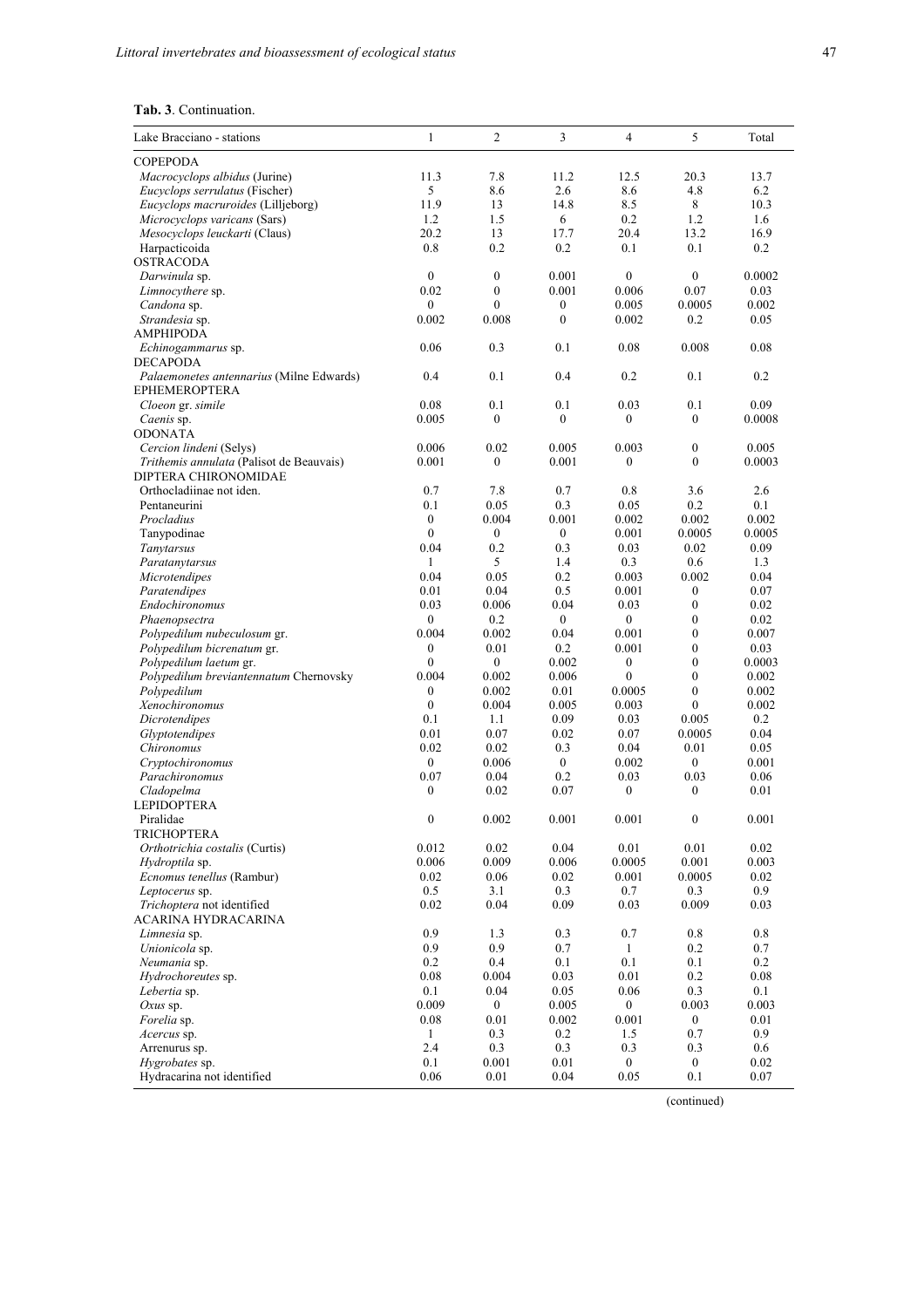| Lake Bracciano - stations       |              | 2                | 3        | 4        | 5        | Total |
|---------------------------------|--------------|------------------|----------|----------|----------|-------|
| ACARINA ORIBATEA                | 0.03         | 0.004            | 0.02     | 0.003    | 0.007    | 0.01  |
| <b>ACARINA HALACARIDAE</b>      | 3.6          | 1.9              | 0.7      | 2.1      | 0.8      | 1.8   |
| <b>GASTROPODA</b>               |              |                  |          |          |          |       |
| <i>Physa acuta</i> (Draparnaud) | 0.003        | 0.03             | $\Omega$ | 0.008    | $\Omega$ | 0.008 |
| Lymnaea auricularia (L.)        | 0.03         | 0.06             | 0.03     | 0.1      | 0.02     | 0.05  |
| Acroloxus lacustris (L.)        | $\theta$     | 0.01             | 0.002    | 0.02     | 0.007    | 0.01  |
| Theodoxus fluviatilis $(L)$     | 0.2          | 1.4              | 0.3      | 0.2      | 0.02     | 0.3   |
| Valvata piscinalis (Müller)     | 0.08         | 0.004            | 0.007    | 0.04     | 0.1      | 0.06  |
| Bithynia tentaculata (L.)       | 6.32         | 4                | 4.9      | 4.5      | 3.3      | 4.5   |
| Gyraulus crista (L.)            | 0.006        | $\boldsymbol{0}$ | $\Omega$ | $\Omega$ | $\Omega$ | 0.001 |
| Planorbidae                     | $\mathbf{0}$ | $\theta$         | 0.005    | 0.003    | 0.002    | 0.002 |
| Hydrobioidea                    | 0.1          | 0.05             | 0.01     | 0.2      | 0.2      | 0.1   |



**Fig. 3**. Percentage composition (annual means) of faunal groups in Lake Bracciano.

In percentages the community was extensively characterized by microcrustaceans (copepods and cladocerans: 45.4 and 28.1% of the total fauna respectively, Fig. 3), followed by other groups (nematodes, oligochaetes, chironomids, water mites, gastropods), which displayed lower and comparable abundances and represented an important quantitative component. All the remaining invertebrates, considered altogheter (Alia in Fig. 3) constituted a secondary but significant percentage of the total fauna.

Frequencies of invertebrates revealed to be different with increasing depths (Fig. 4). The percentages of faunal groups showed a better distribution at greater depths (8-15 m), because microcrustaceans (copepods and cladocerans) reduced their numbers while oligochaetes, water mites and gastropods were more abundant. These latter groups are positively influenced by the stable presence of charales during the year, which ensure the survival and the numerical increase of invertebrates with typical benthic habits. Conversely the disappearance and/or seasonal decline of vegetation observed at shallower depth ranges (0-4 m and 4-8 m) was more

favourable at microcrustaceans (Fig. 4), which have a more feeble association with plant substratum.

High qualitative similarity (QS values even higher than 80%, Tab. 4) emphasized the very similar species composition of all sites of sampling. Conversely the relative abundances at the stations (Fig. 5), tested by PSc analysis, showed higher similarity among the sites 1-3-4 (values over 70%), while site 2 and site 5 seemed less similar to the others (all PSc values are comprised between 53 and 63%). The fauna structure in these stations displayed in fact significant differences because site 2 is characterized by the highest number of plant taxa (8), the better distribution of the frequencies among faunal groups (high percentages especially for chironomids and alia) and the highest diversity  $(H =$ 4.3). Site 5, which corresponds to the pipeline area, showed instead the lowest number of plant taxa, of species richness and diversity (2 plant taxa, 91 invertebrate taxa,  $H = 3.7$ ) and the highest abundance of microcrustaceans, due the poor abundance of vegetation.

**Tab. 3**. Continuation.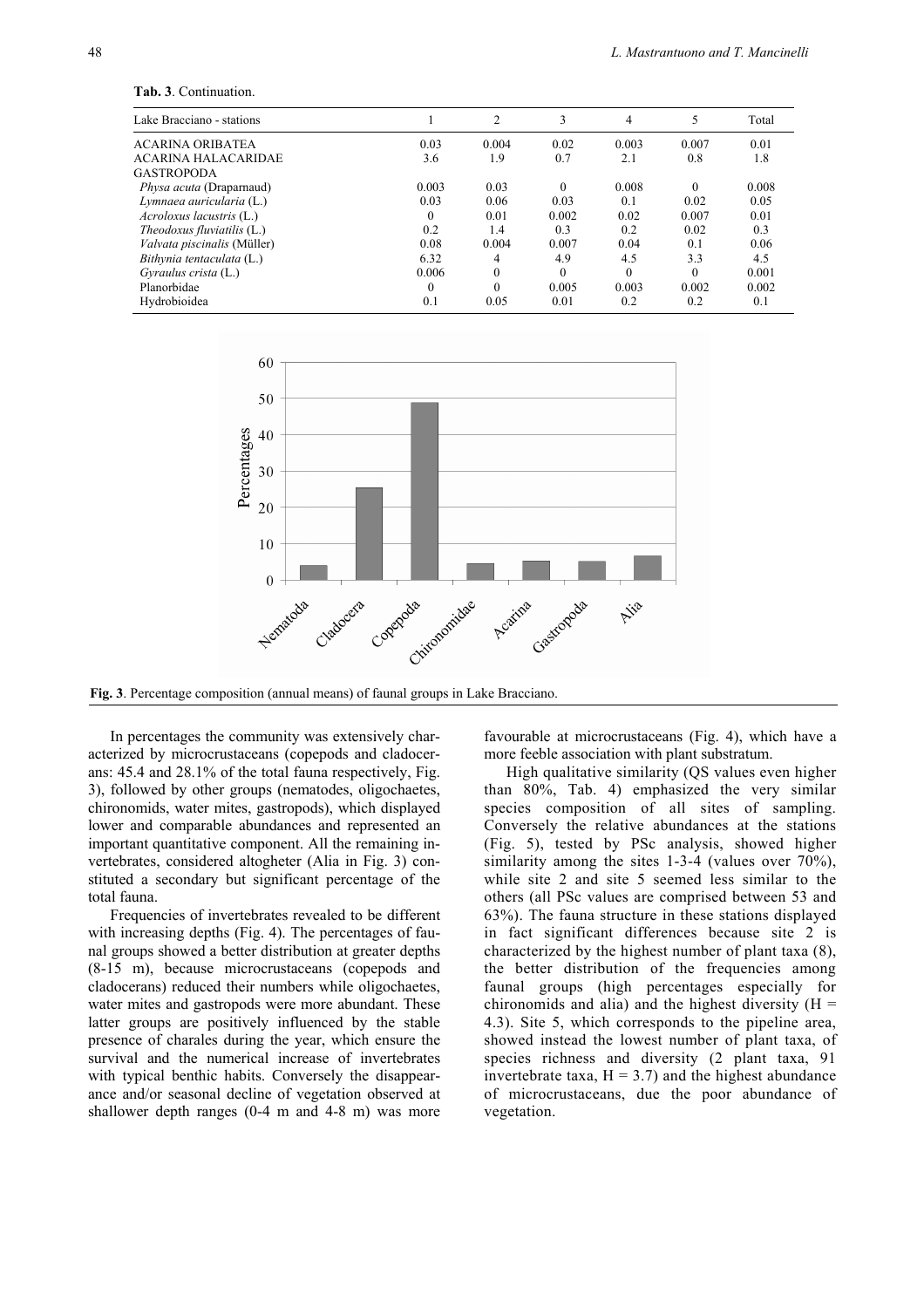

**Fig. 4**. Percentage composition (annual means) of the faunal groups at different depths in Lake Bracciano.

**Tab. 4**. Values of qualitative (QS) and quantitative (PSc) similarity of the community associated with plant substratum in the stations of Lake Bracciano.

|   |                   |                                            |                     |           |           | OS 1 2 3 4 5 PSc 1 2 3 4 5 |                   |                                             |                     |                            |           |
|---|-------------------|--------------------------------------------|---------------------|-----------|-----------|----------------------------|-------------------|---------------------------------------------|---------------------|----------------------------|-----------|
|   | 1 $-$             |                                            | 85.3 82.2 84.5 83.9 |           |           | $1 \qquad -1$              |                   |                                             | 59.9 78.0 73.5 63.3 |                            |           |
|   | $\sim$            | $-88.2$                                    |                     | 87.6 82.9 |           | $\overline{2}$             |                   | the committee of the com-                   | 61.3                | 56.4 53.1                  |           |
| 3 |                   | and the state of the state of              |                     |           | 86.6 81.9 |                            |                   | $3 \cdot \cdot \cdot$ $- \cdot \cdot \cdot$ |                     |                            | 66.8 59.0 |
|   | <b>Contractor</b> | $  -$ 86.3                                 |                     |           |           | $\overline{4}$             | <b>Contractor</b> | the company's state of the state of         |                     |                            | 63.5      |
|   |                   | and the state of the state of the state of |                     |           |           | $5^{\circ}$                |                   | and the company                             | $\sim$              | and the state of the state |           |



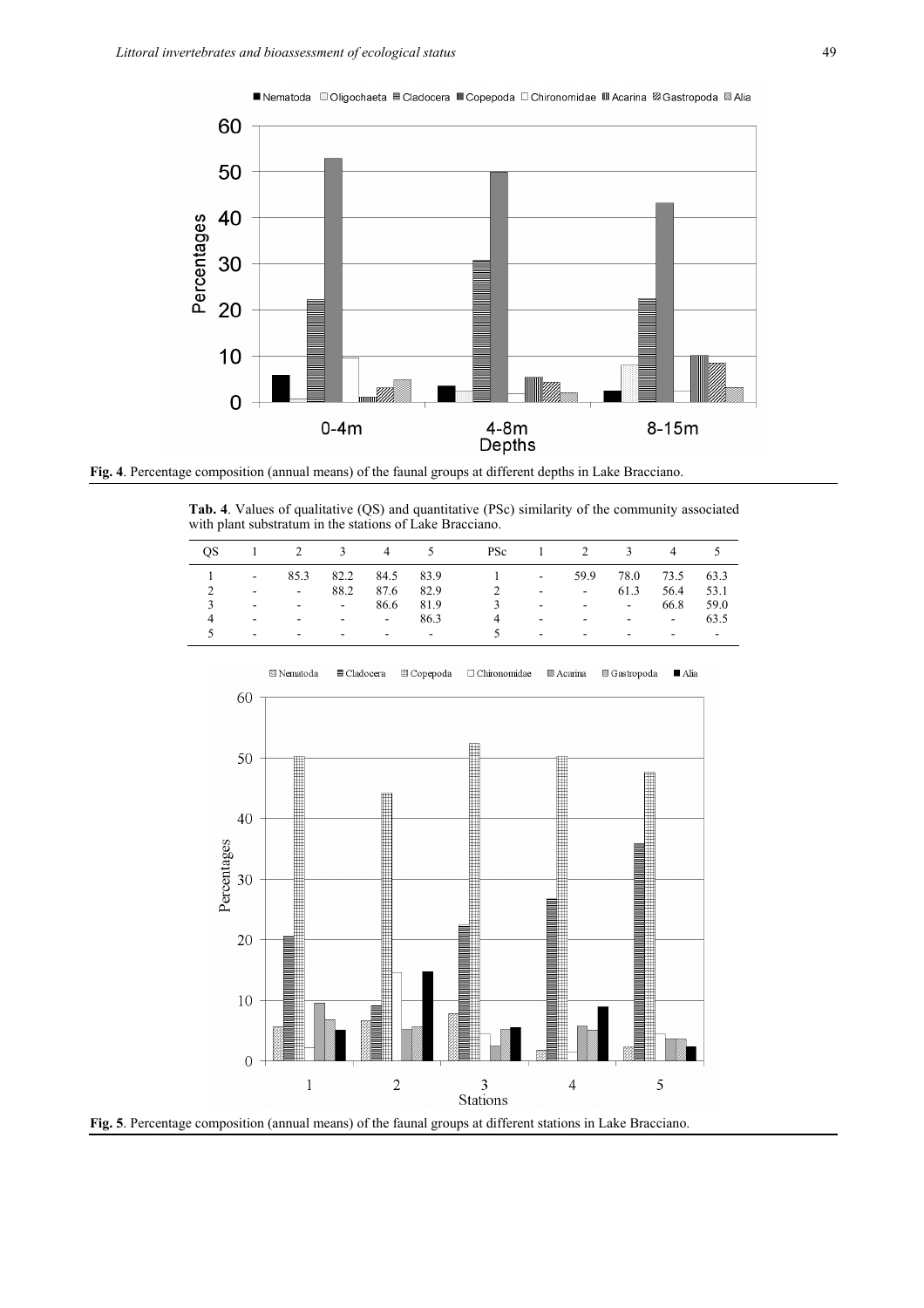## 4. DISCUSSION AND CONCLUSIONS

The intensification of the anthropogenic impact on freshwater ecosystems and the recent climatic changes occurred more rapidly and extensively over the last few decades, and this phenomenon required to change the object of the investigations on the lake littoral, which is an area strongly affected by impacts such as input of pollutants, shoreline alterations and water level reduction.

In this framework several recent studies, adressed mainly to shallow waters, have widely demonstrate that macrophyte-zoobenthos association represents one fundamental biological system for recycling organic material in the lake, and plays a relevant role in the maintenance of high environmental quality (Irvine *et al*. 1989; Van Donk *et al*. 1993; Schriver *et al*. 1995; Jeppesen *et al*. 1997; Søndergaard *et al*. 2000; Blindow *et al*. 2002). The great importance of the aquatic vegetation makes necessary at least a partial knowledge of its composition and abundance because it represents a key-element for obtaining a complete picture of the benthic community and an indication of quality deriving from several sources of biological data.

Depth range covered by vegetation, species richness, abundance of some bioindicator taxa have been considered as useful descriptors for a biomonitoring founded on aquatic plants. On this ground data collected in Lake Bracciano pointed on two contrasting results: the positive one is the extensive colonization with depth and the high abundance and distribution of charales, macroalgae associated with low trophic levels (Pereyra-Ramos 1981; Blindow 1992; Melzer 1992). Charales are also a very important biological component because their biomass uptakes a considerable quantity of phosphorus during all seasons, and it contributes at the reduction of the nutrient load in the lake. Moreover, dense carpets of charales increases transparency in littoral waters preventing the sediment resuspension from sublittoral bottoms (Kufel & Ozimek 1994; Van den Berg *et al*. 1999; Blindow *et al*. 2002). The negative result is the low number of plant taxa found in the collected samples (9 taxa), which depends mainly on the unusually poor composition observed at low depth range (0-4 m). Moreover in two of the five stations (3 and 5) the species richness was very low (Tab. 2). This poor species richness may be partly a consequence of a negative and considerable disappearance of the common reed bed, due the intense shore management. This reduction increases the instability of more littoral bottoms and the washing away of organic material in more profundal bottoms and this phoenomenon can influence macrophytes both in number and abundance just in the shallower depth range  $(0-4 \text{ m})$ , which is the most favourable area for vegetation blooming.

As observed for plant substrate, also the biomonitoring based on invertebrate fauna requires necessarily a set of parameters (both bioindices and bioindicators) to obtain a diagnosis of environmental quality. This necessity is directly related with the complexity of the quali-quantitative composition of this community and with its high homeostatic capability against environmental modifications. Surely the wide range of possible adjustments of the fauna structure in space and time constitutes one of the most important difficulty to consider single parameters as exhaustive for a reliable biomonitoring (Mastrantuono 1993). So, previous studies were aimed to select the more useful elements of evaluation, which are recognized as percentage community composition, species richness and diversity, numbers of individuals, number and/or percentages of some bioindicator species or higher taxa.

The meio-macroinvertebrate fauna in Lake Bracciano was characterized by high species richness (125 taxa), which is, as above recorded, the highest found so far in lakes of Central Italy and it is the first positive result. Moreover taxa were well distributed among different invertebrate groups, each characterized by high number of species (Tab. 3). As widely verified in previous investigations (Mastrantuono 1993) also in Lake Bracciano the fauna was quantitatively dominated by microcrustaceans (Fig. 5), but the very important characteristic for an evaluation of positive ecological status is the quantity reached by other invertebrates in comparison to microcrustaceans. On this matter two positive elements have been obseved: the first one is the notable percentage of several benthic groups (nematodes, chironomids, water mites and gastropods, each one found with values comprised between 4 and 5.3% of the total fauna, Fig. 5). The second positive element is the high percentage of all the remaining groups, summarized together as Alia (Fig. 5, range: 2.4- 14.7% of the total fauna). Species richness and abundances well distributed among several invertebrate groups showed to be a very important and positive characteristic of the faunal structure because a higher presence of organisms having different feeding habits involves a more efficient nutrient recycling. For this reason, when any water quality deterioration modifies food chain, the most sensitive invertebrates are first of all influenced and in a short time decrease in abundance or disappear completely, as verified in other studied lakes (Mastrantuono 1993). Measures of the Shannon index have clearly evidenced the good distribution of the abundances among all the identified taxa (Tab. 3). Table 5 shows that diversity was very high at different sites (always higher than 4.0, excluding st. 5), at different depth ranges and also in different seasons: the highest value occurred in winter  $(4.7,$  December 1998), and the lowest in summer (3.4). Therefore diversities are always greater than 3.0 and it can be considered a synthetic indication of good ecological status.

Faunal density (semiquantitative data, expressed as annual means of counted organisms per meter in depth of bottom colonized by aquatic plants, table 6) showed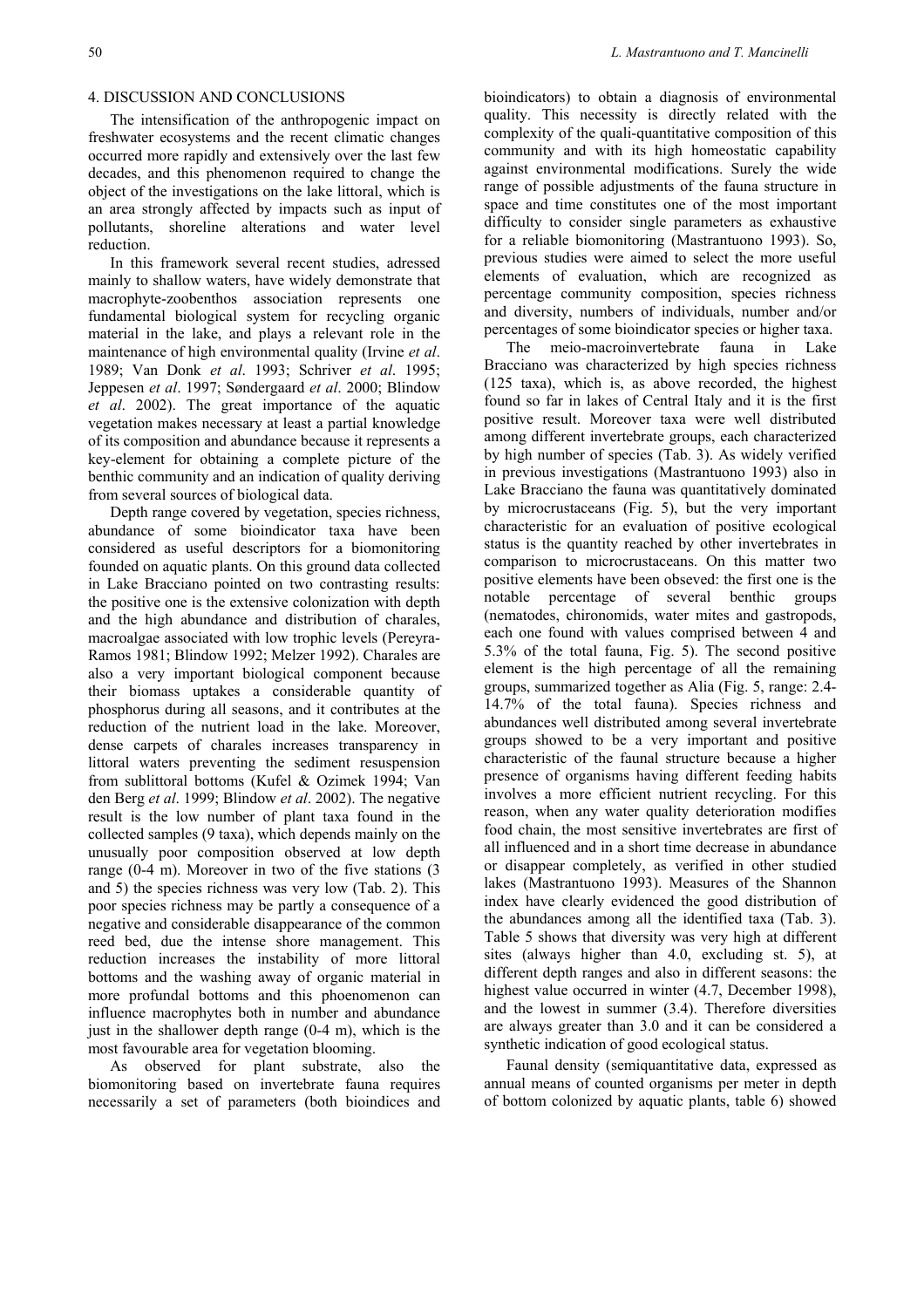**Tab. 5**. Shannon diversity (H) of the community associated with submerged macrophytes in Lake Bracciano at different stations, dates and depths.

| <b>Stations</b> |        | 2                        | 3       | 4   |         |
|-----------------|--------|--------------------------|---------|-----|---------|
| H               | 4.1    | 4.3                      | 4.2     | 4.0 | 3.7     |
| Dates           | V/1998 | VII/1998 X/1998 XII/1998 |         |     | II/1999 |
| Н               | 3.9    | 3.4                      | 3.7     | 4.7 | 3.9     |
| Depths          | $0-4m$ | $4-8m$                   | $8-15m$ |     |         |
| H               | 4.0    | 4.3                      | 4.3     |     |         |

**Tab. 6**. Bioindices and bioindicators of the community associated with submerged vegetation used for a quality evaluation in Lake Bracciano. Total fauna is the total numbers of organisms (semiquantitative data, expressed as annual means per meter in depth of bottom colonized by aquatic plants).

| <b>Stations</b>            |          |          |          | 4        |          | Total  |
|----------------------------|----------|----------|----------|----------|----------|--------|
| Plant colonization (m)     | $0 - 15$ | $0 - 15$ | $0 - 15$ | $0 - 15$ | $0 - 15$ | $0-15$ |
| Total fauna                | 1356     | 1193     | 1083     | 2475     | 2444     | 1710   |
| Number of taxa             | 95       | 102      | 102      | 99       | 91       | 125    |
| Diversity (H)              | 4.1      | 4.3      | 4.2      | 4.0      | 3.7      | 4.1    |
| Nr. of cladoceran species  | 11       | 12       | 11       | 13       | 13       | 13     |
| Chydorus sphaericus $(\%)$ | 9.5      | 0.7      | 6.0      | 5.2      | 1.2      | 4.2    |
| Nr. of gastropod taxa      | 7        |          |          | 8        | 8        | 9      |
| Hydrobioidea $(\% )$       | 0.1      | 0.05     | 0.01     | 0.2      | 0.2      | 0.1    |
| Decapoda $(\% )$           | 0.4      | 0.1      | 0.4      | 0.2      | 0.1      | 0.2    |
| Porifera (presence)        | ۰        | $\ast$   | $\ast$   | $\ast$   | *        | *      |

to be very low, also in this case the lowest values so far measured in lakes of Central Italy (Mastrantuono & Mancinelli 2002), and this can represent an indication of low trophic degree in the water.

An evaluation of low trophy emerged also by results on presence/abundance of the main bioindicators which are: number of cladoceran species, percentage of the microfilterer cladoceran *Chydorus sphaericus* and number of gastropod taxa. These taxa were selected as the most appropriate indicators on a comparative analysis of the considerable body of data previously collected in other lakes studied (Mastrantuono 1986, 1987, 1990, 1991, 1993; Mastrantuono & Mancinelli 1999; Mastrantuono *et al*. 2000) and on several international studies regarding these invertebrates (Mouthon 1981; Kořínek *et al*. 1985; Berzinš & Bertilsson 1989; Costil & Clement 1996; Mouthon & Charvet 1999). Cladocerans and gastropods are known traditionally to play a significant role in the trophic evaluation of freshwaters because they filter phytoplankton or graze actively on periphyton. For this reason a high number of species belonging to these invertebrates is a positive situation because their feeding habits involve an efficient removal of algal populations and improve water clarity. (Brönmark 1989; Costil & Clement 1996; Pinowska 2002). On this point of view the number of cladoceran species in the lake was high both as total number (13) and as presence at the stations (everywhere higher than 10 species, Tab. 6). Moreover, *Chydorus* 

*sphaericus*, considered in high abundances an indicator of meso-eutrophy (Berzinš & Bertilsson 1989; de Eyto 2001), reached low or moderate percentages (annual mean range at the stations: 0.7-9.5%). In a similar way, gastropods comprised a relatively high number of taxa (9) well distributed at all sites, including a significant finding of Hydrobioidea, described as bioindicators of good environmental conditions (Mouthon & Charvet 1999). The positive evaluation of water quality was furtherly supported by findings of sensitive organisms such as sponges and decapodes (range of this latter crustaceans: 0.1-0.4%).

In synthesis, all descriptors examined in the present investigation converge to a diagnosis of good ecological status, close to oligotrophy. The extensive colonization of Charales, similar to that observed in the past (Barbanti *et al.* 1971), identifies Bracciano as a *Chara*lake and all parameters characterizing invertebrate community represent significant evidences of low trophy. High transparency values (range: 8-14 m, mean: 11.8 m) and low nutrient contents in the water (Tab. 1) complete this diagnosis.

Despite any direct comparison can be made between present and past fauna composition (Nocentini 1973; Bazzanti 1981), because these studies regarded different substrates and only some of the invertebrates considered in the present investigation, a remarkable observation is that the positive environmental status suggested in previous studies appeared to be maintained. But,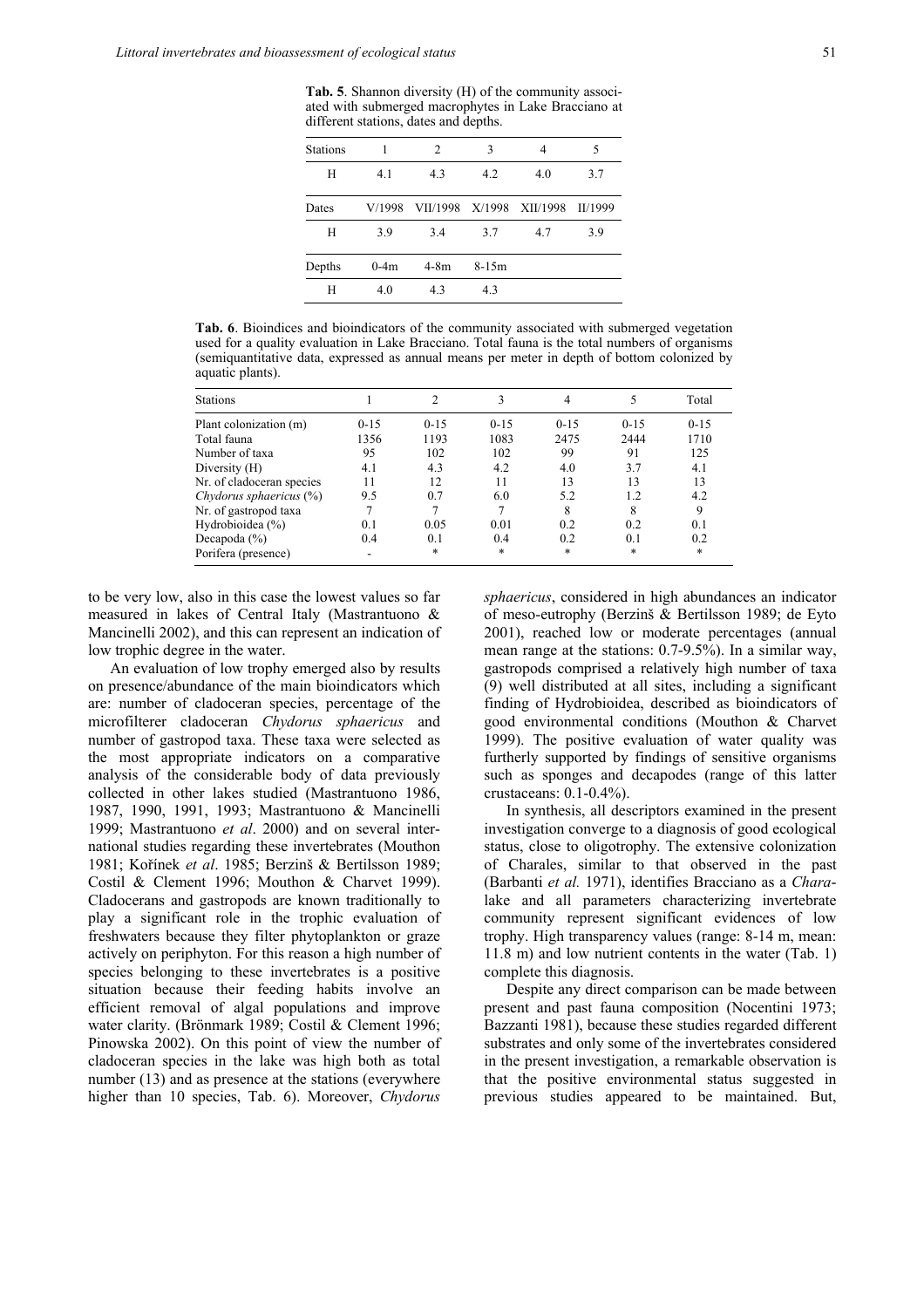although a positive picture emerged from this analysis, it must be evidenced an increasing influence of the urbanization and of the recreational use of the lakeshore on littoral communities. These processes carried to a progressive disappearance of the reed thicket, which negatively influenced the colonization of more littoral depth range (0-4 m) both by submerged plants and invertebrates. The negative effect of a poor submerged vegetation was evident especially at site 5, which showed the lowest number of plant taxa (2), and the lower species richness (91 taxa) and diversity  $(H = 3.7)$ . Moreover, higher abundance of microcrustaceans and reduced percentages of several invertebrates associated with plant substrate clearly charactererized this site (Tab. 6), located in the area of the pipeline.

It may be possible a future negative impact of the progressive reduction of plant colonization on more profundal littoral bottoms and, in a cascade effect, on sublittoral bottoms. The increase of water captation and the consequent water level reduction will cause a further serious damage at the littoral zone and thus at the food chain in the lake. With this perspective a deterioration in the recreational and aesthetic value of the lakeshore may likewise happen. So the present investigation provides the most complete picture available so far on littoral fauna associated with plant substrate which can be used in the future bioassessment of the lake ecosystem.

### REFERENCES

- Barbanti, L., G. Bonomi, A. Carollo, G. Chiaudani, I. Ferrari, M. Gerletti, A.M. Nocentini, D. Ruggiu & L.Tonolli. 1971. *Limnologia ed ecologia dei laghi di Bolsena, Bracciano, Trasimeno e Vico: situazione attuale e prevedibili conseguenze derivanti da una loro utilizzazione multipla*. Ist. ital. Idrobiol., Verbania Pallanza: 263 pp.
- Bazzanti, M. 1981. Survey of the macrobenthic community in an area of Lake Bracciano (Central Italy). *Boll. Zool*., 48: 295-303.
- Bazzanti M. & M. Seminara. 2003. Sublittoral and profundal benthic communities as indicators of environmental stress in the Central Italian volcanic lakes: a proposal for monitoring. *Proc. Int. Conf. "Residence Time in Lakes: Science, Management, Education"*. Bolsena (VT), 29 settembre-3 ottobre 2002.
- Berzinš, B. & J. Bertilsson. 1989. On limnic microcrustaceans and trophic degree. *Hydrobiologia*, 185: 95-100.
- Blindow, I. 1992. Decline of charophytes during eutrophication: comparison with angiosperm. *Freshwat. Biol*., 28: 9-14.
- Blindow, I., A. Hargeby, B.M.A.Wagner & G. Andersson. 2000. How important is the crustacean plankton for the maintenance of water clarity in shallow lakes with abundant submerged vegetation? *Freshwat. Biol.*, 44: 185- 197.
- Blindow, I., A. Hargeby & G. Andersson. 2002. Seasonal changes of mechanisms maintaining clear water in a shallow lake with abundant *Chara* vegetation. *Aquat. Bot*., 72: 315-334.
- Brönmark, C. 1989. Interactions between epiphytes, macrophytes and freshwater snails: a review. *J. Moll. Stud*., 55: 299-311.
- Bruno, G. 1985. Bracciano sewerage system amd sewage treatment plant automatic control. *Proc. Int.Congress "Lakes pollution and recovery"*. (ANDIS), Roma: 194-198.
- 2000. Council of European Communities. Directive 2000/60 EC of 23 October 2000 establishing a framework for community action in the water policy. *Official Journal of the European Communities*, L327/1.
- Costil, K.  $\&$  B. Clement. 1996. Relationship between freshwater gastropods and plant communities reflecting various trophic levels. *Hydrobiologia*, 321: 7-16.
- De Eyto, E. 2001. *Chydorus sphaericus* as a biological indicator of water quality in lakes. *Verh. int. Ver. Limnol.*, 27: 3358-3362.
- Dieter, C.D. 1990. The importance of emergent vegetation in reducing sediment resuspension in wetlands. *J. Freshwat. Ecol*., 5: 467-473.
- Ferrara, O. 1984. Struttura e dinamica della comunità zooplanctonica in un'area del Lago di Bracciano (Lazio). *Riv. Idrobiol*., 23: 145-158.
- Ferrara, O., D. Vagaggini & F.G. Margaritora. 2002. Zooplankton abundance and diversity in Lake Bracciano, Latium, Italy. *J. Limnol*., 6: 169-175.
- Ferrari, I. 1972. Structure and dynamics of pelagic zooplankton in Lakes Bolsena, Bracciano, and Vico (Central Italy). *Mem. Ist. ital. Idrobiol.*, 29: 209-227.
- Gaggino, G.F., R. Marchetti, E. Cappelletti & T. Calcagnini. 1985. La qualità delle acque dei laghi italiani negli anni '80. *Atti Congr. Int. EWPCA*. Andis Ed.: 5-44.
- Horppila, J. & L. Nurminen. 2001. The effect of an emergent macrophyte (*Tipha augustifolia*) on sediment resuspension in a shallow north temperate lake. *Freshwat. Biol*., 46: 1447-1455.
- Irvine, K., B. Moss & H. Balls. 1989. The loss of submerged plants with eutrophication II. Relationships between fish and zooplankton in a set of experimental ponds, and conclusions. *Freshwat. Biol.*, 22: 89-107.
- James, M.R., I. Hawes & M. Weatherhead. 2000. Removal of settled sediments and periphyton from macrophytes by grazing invertebrates in the littoral zone of a large oligotrophic lake. *Freshwat. Biol*., 44: 311-326.
- James, W.F. & J.W. Barko. 1990. Macrophyte infuences on the zonation of sediment accretion and composition in a north-temperate lake. *Arch. Hydrobiol*., 20: 129-142.
- Jeppesen, E., J.P. Jensen, M. Søndergaard & T. Lauridsen. 1997. Top-down control in freshwater lakes: the role of nutrient state, submerged macrophytes and water depth. *Hydrobiologia*, 342/343: 151-164.
- Kořínek, V., Křepelová-Macháčková, B. & J. Macháček. 1985. Filtering structures of Cladocera and their ecological significance. II. Relation between the concentration of the seston and the size of filtering combs in some species of the genera *Daphnia* and *Ceriodaphnia*. *Věst. čs. Společ. Zool*., 50: 244-258.
- Kufel, L. & T. Ozimek. 1994. Can *Chara* control phosphorous cycling in Lake Luknajno (Poland)? *Hydrobiologia*, 275/276: 277-283.
- Lodge, D.M. 1986. Selective grazing on periphyton: a determinant of freshwater gastropod microdistribution. *Freshwat. Biol*., 16: 831-841.
- Losito, C. 1904. *Entomostraci pelagici del Lago di Bracciano*. Tipografia Nazionale di G. Bertero e C., Roma.
- Margalef, R. 1957. La teoria de la information en ecologia. *Mem. Real Acad. ciencias y artes de Barcelona*, 32: 373- 449.
- Martini, P. 1985. The project CO.B.I.S. plants. *Proc. Int. Congress "Lakes pollution and recovery".* ANDIS, Roma: 194-198.
- Mastrantuono, L. 1986. Community structure of the zoobenthos associated with submerged macrophytes in the eutrophic Lake Nemi (Central Italy). *Boll. Zool.*, 53: 41-47.